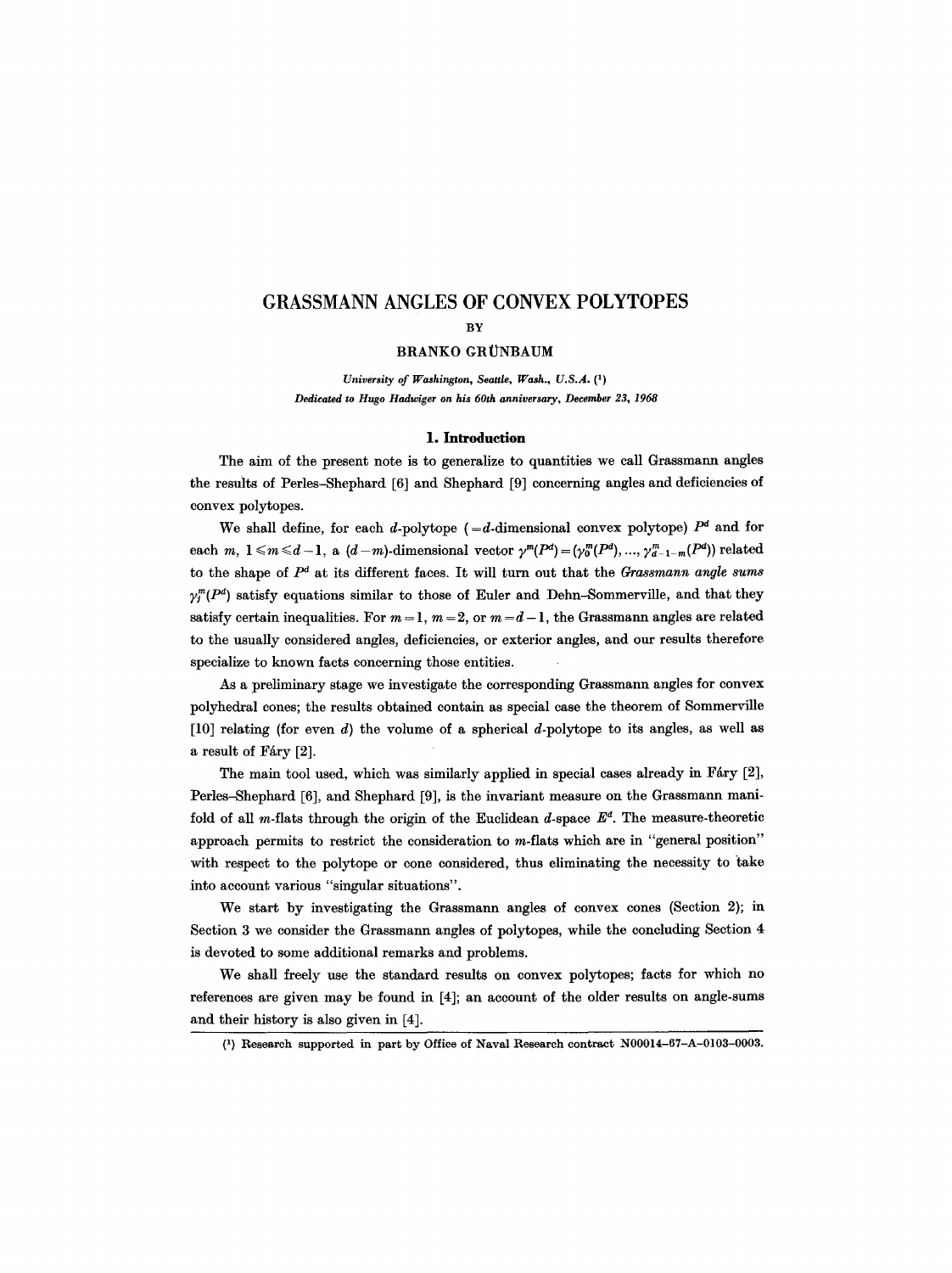#### **2. Grassmann angles of cones**

Throughout the paper we shall denote by  $G^{m,d}$  (where  $1 \leq m \leq d-1$ ) the Grassmann manifold consisting of all the m-flats (=m-dimensional subspaces) through the origin  $O$ of the Euclidean d-space  $E^d$ . It is well known (see, for example, Petkantschin [8], Hadwiger [5], Bourbaki [1, p. 118] that there exists a (unique) invariant measure  $\mu = \mu_{m,d}$ on  $G^{m,d}$  such that  $\mu(G^{m,d}) = 1$ .

We shall denote by  $C^k$  any k-cone (=k-dimensional polyhedral convex cone) in  $E^d$ such that O is an apex of  $C^k$ . As is well known, the set of all apices of  $C^k$  forms a linear subspace of  $E^d$ , which is a face of  $C^k$  and is contained in every proper face of  $C^k$ . If this subspace is j-dimensional we shall sometimes denote the cone  $C^k$  by  $(C^{k,j})$ . Throughout the paper, we shall assume that  $j < k$ .

For a given k-cone  $C^k$  in  $E^d$  we shall denote by  $G_0^{m,d} = G_0^{m,d}(C^k)$  the subset of  $G^{m,d}$ consisting of all the m-flats which are in *general position* with respect to  $C<sup>k</sup>$ . More precisely, this means that  $M^m \in G_0^{m,d}$  if and only if for each *i*-face  $C^i$  of  $C^k$ 

$$
\dim\,(C^i\cap M^m)=\max\,\{0,\,i+m-d\}.
$$

Simple considerations of dimensions show that  $\mu(G_0^{m,d})=1$ .

For each  $C^k$  in  $E^d$ , it is convenient to use the complementary characteristic functions x and  $\chi$ , defined for  $M^m \in G_0^{m,d}$  by

$$
\varkappa(M^m, C^k) = 1 - \chi(M^m, C^k) = \begin{cases} 1 & \text{if } M^m \cap C^k = \{0\} \\ 0 & \text{if } M^m \cap C^k + \{0\}. \end{cases}
$$

The *Grassmann angles*  $\gamma^{m,d}(C^k)$  are defined by

$$
\gamma^{m,\,d}(C^k)=\int_{G^m,\,d}\varkappa(M^m,\,C^k)\,d\mu=\int_{G^m_0,\,d}\varkappa(M^m,\,C^k)\,d\mu.
$$

At times it is more convenient to use the complementary angles defined by

$$
\beta^{m,d}(C^k)=1-\gamma^{m,d}(C^k)=\int_{G^m,d}\chi(M^m,C^k)d\mu.
$$

In order to illustrate the significance of the Grassmann angles in some special cases, let  $C^d = C^{d,j}$  be a d-cone in  $E^d$ , with face of apices C<sup>j</sup>. The *angle*  $\varphi(C^j, C^d)$  spanned by  $C^d$ at  $C^j$  is defined as the fraction of the unit sphere  $S^{d-1}$  belonging to  $C^d$  (see [4, p. 297]), while for  $j=0$  the *external angle*  $\psi(C^0, C^d)$  of  $C^d$  at its apex  $C^0$  is defined as the fraction of  $S^{d-1}$  covered by outward normals to hyperplanes supporting  $C^d$  at  $C^0$  (see [4, p. 308]). It'is immediate that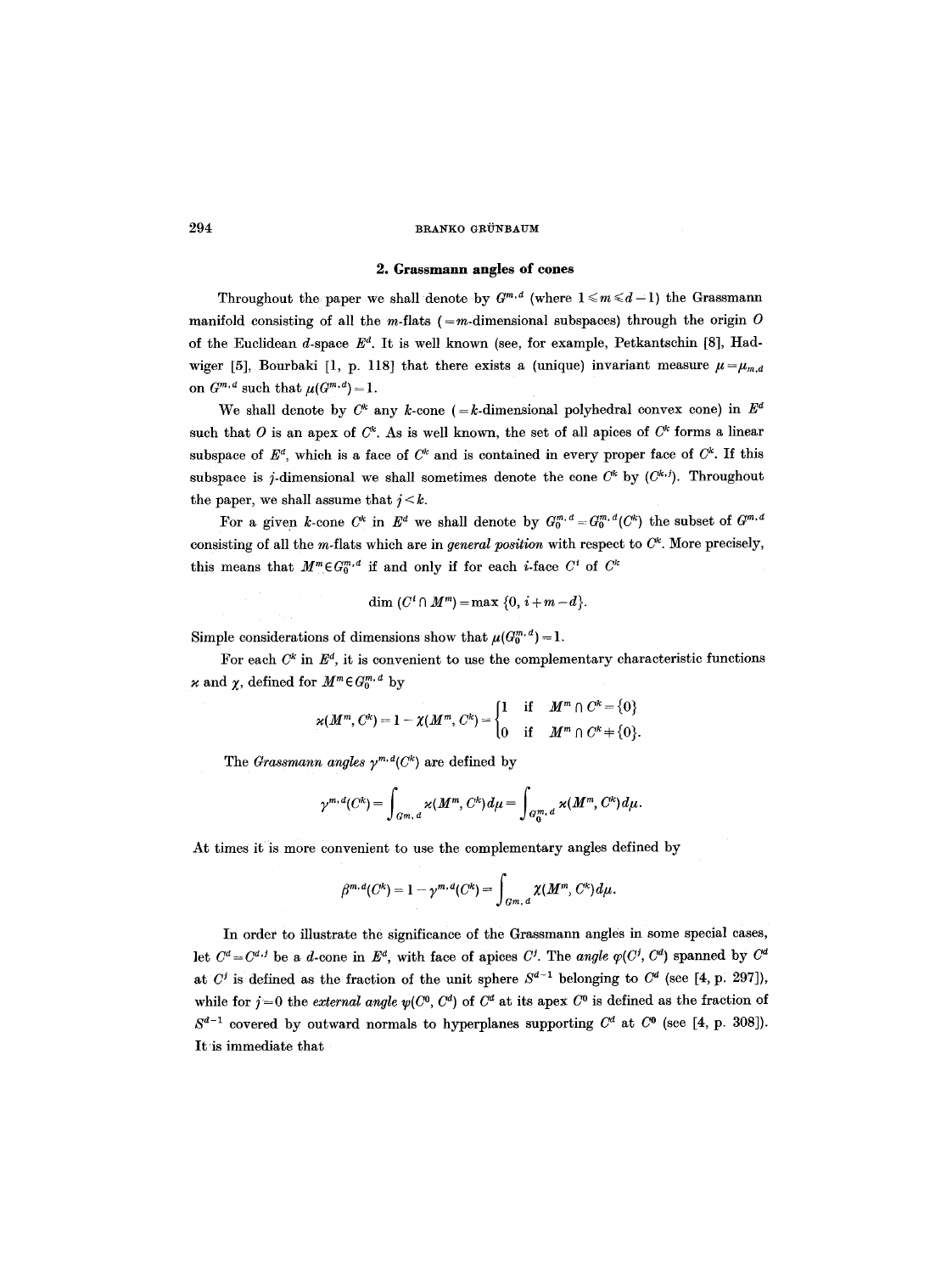GRASSMANN ANGLES OF CONVEX POLYTOPES 295

$$
\beta^{1,d} (C^{d,j}) = 1 - \gamma^{1,d} (C^{d,j}) = 2\varphi(C^j, C^d)
$$
  

$$
\gamma^{d-1,d} (C^{d,0}) = 1 - \beta^{d-1,d} (C^{d,0}) = 2\psi(C^0, C^d).
$$

We note first some rather obvious facts concerning the Grassmann angles.

- (2.1) *For all m, k, d,*  $0 \leq \gamma^{m,d}(C^k) \leq 1$ .
- If  $m + k \le d$  then  $\varkappa(M^m, C^k) = 0$  implies  $M^m \notin G_0^{m, d}$ ; hence
- (2.2) *If*  $m+k \leq d$  then  $\gamma^{m,d}(C^k)=1$ .
- If  $m + j \ge d$  then  $\varkappa(M^m, C^{k,j}) = 1$  implies  $M^m \notin G_0^{m,d}$ ; hence
- (2.3) *If*  $m + j \geq d$  then  $\gamma^{m,d}(C^k) = 0$ .

It follows that the only interesting cases are those for which  $m+k\geq d+1$  and  $m+j \leq d-1$ , that is

$$
d+1-k \leqslant m \leqslant d-1-j.
$$

From now on we shall assume that this inequality is satisfied; then, in particular,

$$
j+2\!\leqslant\!k.
$$

With these assumptions, (2.1) may be strengthened to

(2.4) If 
$$
1 \le m \le d-j-1
$$
 then  $0 < \gamma^{m,d}(C^{d,j}) < 1$ .

*Proo/.* The assumptions imply that each of the sets

$$
\{M^m \in G_0^{m,d} | \varkappa(M^m, C^{d,j}) = 0\} \text{ and } \{M^m \in G_0^{m,d} | \varkappa(M^m, C^{d,j}) = 1\}
$$

is non-empty and open in  $G_0^{m,d}$ , hence the inequalities are obvious.

Our next aim is to indicate how the computation of all the Grassmann angles may be reduced to the computation of angles of the type  $\gamma^{m,d}(C^{d,0})$ . We shall first establish

(2.5) *Let*  $d+1-k \leq d-1-j$ ; then  $\gamma^{m,d}(C^{k,j})=\gamma^{m+k-d,k}(C^{k,j}).$ 

*Proof.* Let  $E^k = \text{aff } C^k$  be the subspace of  $E^d$  spanned by  $C^k$ . If  $M^m \in G_0^{m,d}$  then  $M^{m+k-d} =$  $M^m \cap E^k$  belongs to  $G_0^{m+k-d,k}$ ; moreover, whenever  $M^m \in G_0^{m,d}$  and  $M^{m+k-d,k} \in G_0^{m+k-d,k}$  are in this relation then  $\varkappa(M^m, C^{k,j}) = \varkappa(M^{m+k-d}, C^{k,j})$ . By the invariance of the measures involved it follows that

$$
\gamma^{m,d}(C^{k,j}) = \int_{G_0^{m,d}} \varkappa(M^m,C^{k,j}) d\mu = \int_{G_0^{m+k-d,k}} \varkappa(M^{m+k-d},C^{k,j}) d\mu = \gamma^{m+k-d,k}(C^{k,j}),
$$

and the proof of (2.5) is completed.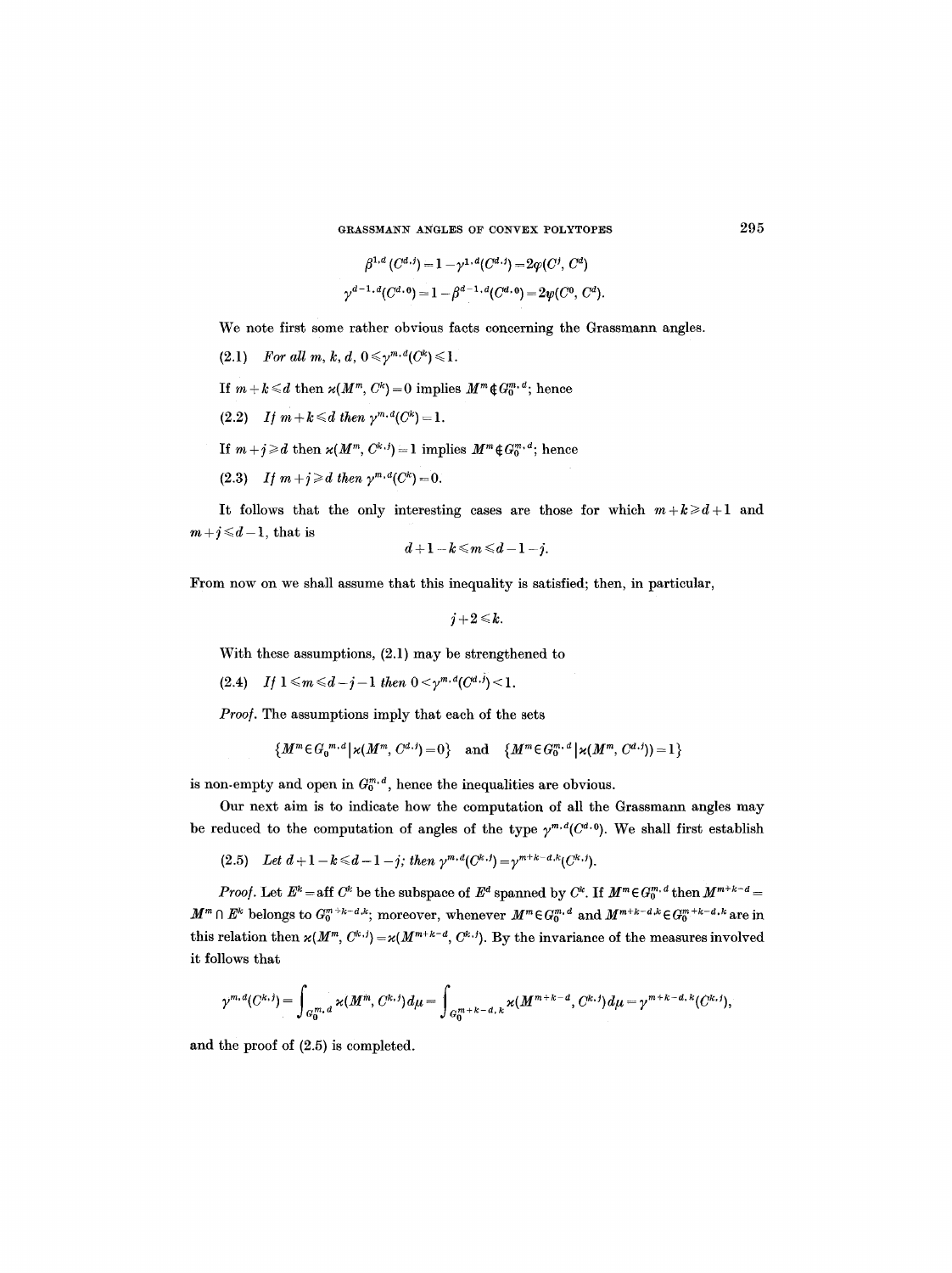To formulate the next step in the reduction procedure, let  $(L^p)^{\perp}$  denote the  $(d-p)$ -flat through O orthogonal to the p-flat  $L^p$  in  $E^d$ . For a d-cone  $C^d = C^{d,j}$  with face of apices  $C^j$  let  $\overline{C}^{d-j} = C^d \cap (C^j)^{\perp}$ ; then  $\overline{C}^{d-j}$  is a pointed  $(d-j)$ -cone, and we have

(2.6) *Let*  $1 \leq m \leq d-j-1$ ; then  $\gamma^{m,d}(C^{d,j}) = \gamma^{m,d-j}(\bar{C}^{d-j}).$ 

We could establish (2.6) by a proof similar to that of (2.5). Instead, we shall prove the more interesting result  $(2.7)$ , from which  $(2.6)$  may be deduced by applying  $(2.7)$  to  $C^{d,i}$  and then once more to the polar cone of  $C^{d,j}$ , considered as a subset of  $\mathbb{E}^{d-j}$ .

Let  $C^{d,j}$  be a d-cone in  $E^d$ , and let  $(C^{d,j})^* = \tilde{C}^{d-j,0}$  be the pointed  $(d-j)$ -cone polar to  $C^{d,j}$  in  $\mathbb{E}^d$ ; that is,  $\tilde{C}^{d-j,0}$  is the set of all points of  $\mathbb{E}^d$  lying on outward normals to hyperplanes supporting  $C^{d,j}$  at 0. With this notation we have

(2.7) Let  $1 \leq m \leq d-j-1$ ; then  $\gamma^{m,d}(C^{d,j})+\gamma^{d-m,d}(\tilde{C}^{d-j,0})=1$ .

*Proof.* The correspondence between  $M^m \in G^{m,d}$  and  $M^{d-m} = (M^m)^{\perp} \in G^{d-m,d}$  is well known to be an isometry between  $G^{m,d}$  and  $G^{d-m,d}$ . Also, it is easily verified that for  $M^m \in G_0^{m,d}(C^d.)$ and  $(M^m)^{\perp}=M^{d-m}\in G_0^{d-m,d}(\tilde{C}^{d-j,0})$  one and only one of the relations  $M^m\cap C^{d,j}=\{0\}$  and  $M^{d-j} \cap \tilde{C}^{d-j,0} = \{0\}$  holds. Therefore, for each such  $M^m$  we have

$$
\varkappa(M^m, C^{d, j}) + \varkappa((M^m)^{\perp}, \tilde{C}^{d-j, 0}) = 1.
$$

The proof is completed by integrating this relation over  $G_0^{m,d}$ , using the isometry between  $G^{m,d}$  and  $G^{d-m,d}$  mentioned above.

For the formulation of the subsequent results it is convenient to introduce the following notation. Let  $C^{d, j}$  be a *d*-cone in  $E^d$ , and let  $j \leq k \leq d$  and  $1 \leq m \leq d-j-1$ ; we define

$$
\beta_k^m(C^{d. j})=\sum_{C^{k,j}}\beta^{m,k}(C^{k,j}),
$$

the summation being over all k-faces  $C^{k, j}$  of  $C^{d, j}$ .

We shall next establish

THEOREM 2.8. For  $1 \leq m \leq d-j-1$ ,

$$
\sum_{i=d-m+1}^d (-1)^i \beta_i^{m+i-d} (C^{d,j}) = (-1)^{m+d-1} \beta_d^m (C^{d,j}).
$$

*Proof.* Let  $M^m \in G_0^{m,d}$  satisfy  $\chi(M^m, C^{d,j}) = 1$ ; then  $D^m = M^m \cap C^d$  is a pointed m-cone in  $M^m$ . For  $1 \le i \le m$ , each *i*-face of  $D^m$  is the intersection of  $M^m$  with a  $(d-m+i)$ -face  $C^{d-m+i}$  of  $C^{d,j}$ , such that  $\chi(M^m, C^{d-m+i}) = 1$ ; moreover,  $M^m$  meets (in points different from 0)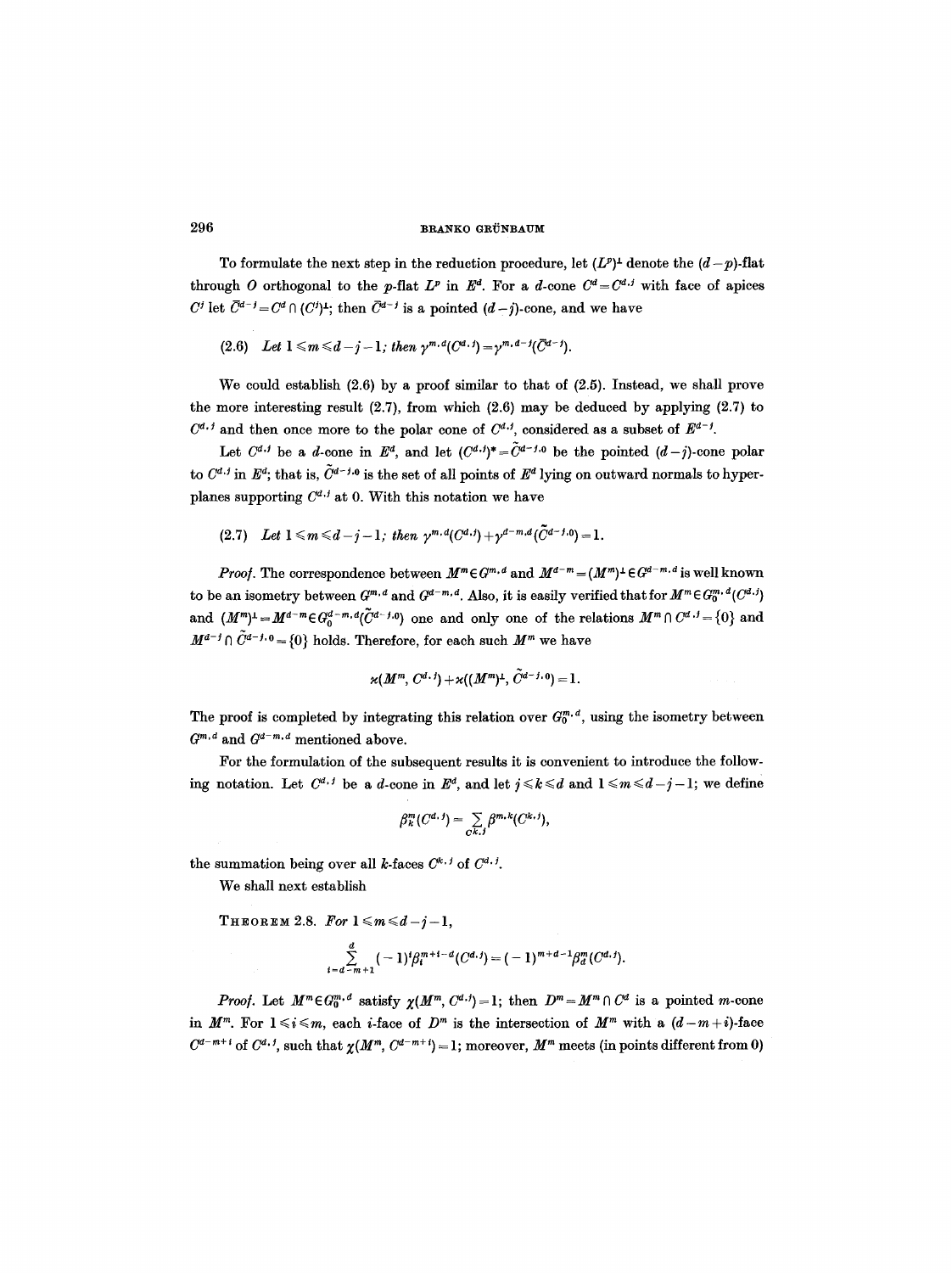only those  $(d-m+i)$ -faces of  $C^{d+j}$  for which this relation holds. Therefore, for each such  $M^m$  and for  $1 \leq i \leq m$ , we have

$$
f_i(D^m) = f_i(M^m \cap C^d) = \sum_{C^d - m + i} \chi(M^m, C^{d-m+i}),
$$

the summation being over all the  $(d-m+i)$ -faces  $C^{d-m+i}$  of  $C^{d,j}$ . Since the numbers  $f_i(D^m)$ of *i*-faces of  $D<sup>m</sup>$  satisfy Euler's equation

$$
\sum_{i=1}^m (-1)^{i+1} f_i(D^m) = 1,
$$

we have for all such  $M^m$ 

$$
1=\sum_{i=1}^m(-1)^{i+1}f_i(D^m)=\sum_{i=1}^m(-1)^{i+1}\sum_{Cd-m+i}\chi(M^m,C^{d-m+i}).
$$

On the other hand, if  $M^m \in G_0^{m,d}$  satisfies  $\chi(M^m, C^{d,j}) = 0$ , then  $\chi(M^m, C^k) = 0$  for each k-face  $C^k$  of  $C^{d, j}$ ,  $j < k \le d$ . Hence, for each  $M^m \in G_0^{m, d}$  we have

$$
\chi(M^m, C^{d,j}) = \sum_{i=1}^m (-1)^{i+1} \sum_{C^d-m+i} \chi(M^m, C^{d-m+1}).
$$

An integration over  $G_0^{m,d}$  and an application of (2.5) complete the proof of Theorem 2.8.

In case  $m = 1$  Theorem 2.8 is obviously trivial. However, in case  $m = 2$  Theorem 2.8 reduces to the non-trivial assertion  $\beta_{d-1}^1(C^{d,j}) = 2 \beta_d^2(C^{d,j})$  which is equivalent to

$$
\gamma^{2,d}(C^{d,\,j})=\delta(C^j,\,C^d);
$$

the last expression denotes the *deficiency* of the cone  $C^d$  at its face of apices  $C^j$  (see Shephard [9]).

A pointed d-cone  $C^{d,q}$  is called *simple* provided it is the cone spanned from the origin O by a simple  $(d-1)$ -polytope  $P^{d-1}$  such that  $O \notin \text{aff } P^{d-1}$ . More generally, a d-cone  $C^{d,j}$ with face of apices C<sup>*i*</sup> is called *simple* provided  $C^{d, f} \cap (C^j)^{\perp}$  is a (pointed) simple  $(d-j)$ cone. Using the same method as in the proof of Theorem 2.8, but applying the Dehn-Sommerville equations instead of Euler's to the simple cones  $D<sup>m</sup>$ , we obtain

**THEOREM** 2.9. For  $1 \leq k \leq m \leq d-j-1$  and for each simple d-cone  $C^{d,j}$  we have

$$
\beta_{d-m+k}^k(C^{d,j})=\sum_{i=1}^k (-1)^{i+1}\binom{m-i}{m-k}\beta_{d-m+i}^i(C^{d,j}).
$$

Additional results on the Grassmann angles of cones are discussed on pp. 301 and 302.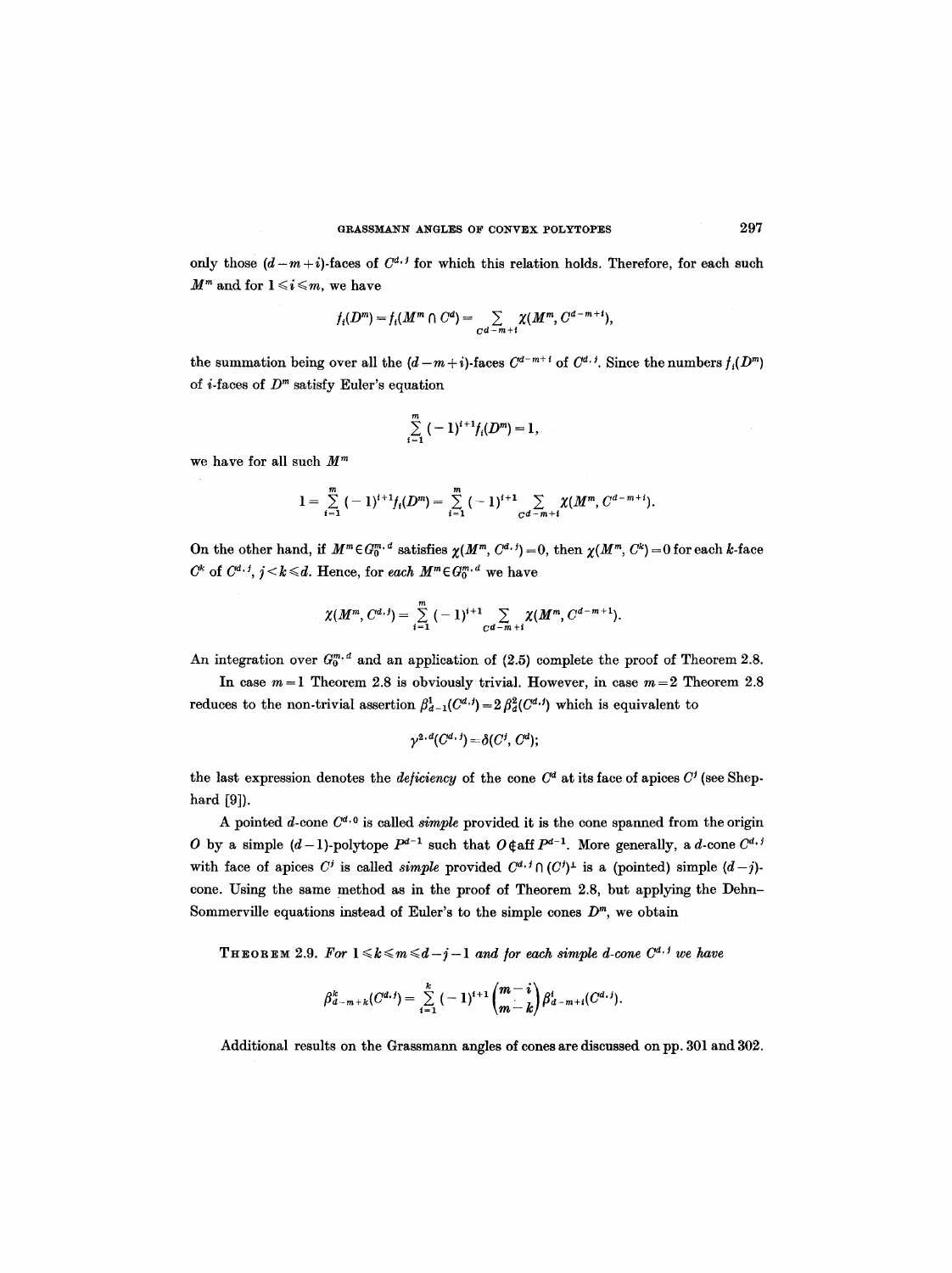## **3. Grassmann angles of polytopes**

Let  $K^d$  be a d-dimensional polyhedral set in  $E^d$ , let  $K^j$  be a j-face of  $K^d$ ,  $0 \leq j \leq d$ , and let z $\in$ relint  $K^j$ . We define the *d*-cone  $C^{d, j}$  by

$$
C^{d, j} = \text{cone}_0 (-z + K^d);
$$

it clearly has a j-dimensional face of apices  $C<sup>j</sup>=$  aff  $(-z + K<sup>j</sup>)$ . We shall extend to the pair  $(K^d, K^j)$  the functions  $x, \chi, \gamma^{m,d}$ , etc. by setting, for  $M^m \in G^{m,d}$ ,

$$
\varkappa(M^m, K^d, K^j) = \varkappa(M^m, C^{d, j}),
$$

etc.

The subset  $G_0^{m,d} = G_0^{m,d}(K^d)$  of  $G^{m,d}$  is defined as the intersection of all the (finitely many) sets  $G_0^{m,d}(C^{d,j})$ , for  $K^j$  ranging over all the proper faces of  $K^d$ ; note that  $\mu(G_0^{m,d}) = 1$ .

We find it convenient to define  $\varkappa(M^m, K^k, K^j)$  and  $\gamma^{m,d}(K^k, K^j)$  even if  $K^j$  is not a face of  $K^k$ ; in this case we define both expressions to be 0.

Let  $K^d$  be a *d*-polyhedral set in  $E^d$ , and let  $K^k$  be any face of  $K^d$ . For each  $M^m \in G_0^{m, d}$ , we denote by  $K^k(M^m)$  the polyhedral set obtained by projecting  $K^k$  orthogonally into the  $(d-m)$ -flat  $(M<sup>m</sup>)<sup>\perp</sup>$ . If  $k \le d-m$  then  $K<sup>k</sup>(M<sup>m</sup>)$  is k-dimensional because  $M<sup>m</sup> \in G<sub>0</sub><sup>m,d</sup>$  implies that the mapping of  $K^k$  onto  $K^k(M^m)$  is one-to-one.

An easy application of the separation theorem for convex sets shows that (for  $0 \le k \le d-m-1$ )  $K^{k}(M^{m})$  is a proper face (hence a proper k-face) of  $K^{d}(M^{m})$  if and only if  $\varkappa(M^m, K^d, K^k) = 1$ . Therefore we have

 $(3.1)$  *For*  $0 \le k \le d-m-1$ 

$$
f_k(K^d(M^m))=\sum_i \varkappa(M^m, K^d, K^k_i),
$$

*the summation being over all the k-faces*  $K_i^k$  of  $K^d$ .

In order to simplify the notation, we define

$$
\gamma_k^m(K^d) = \sum_i \gamma^{m, d}(K^d, K_i^k),
$$

the summation being extended over all the k-faces  $K_i^k$  of  $K^d$ . (Note that this definition is essentially different from the definition of  $\beta_k^m$  in Section 2.)

The main lemma may now be stated as follows:

 $(3.2)$  *If the f-vector of*  $K^d(M^m)$  *satisfies an equation* 

$$
\sum_{k=0}^{d-m-1} \lambda_k f_k = \lambda
$$
  

$$
\sum_{k=0}^{d-m-1} \lambda_k \gamma_k^m(K^d) = \lambda.
$$

*<i>for each*  $M^m \in G_0^{m,d}$ *, then*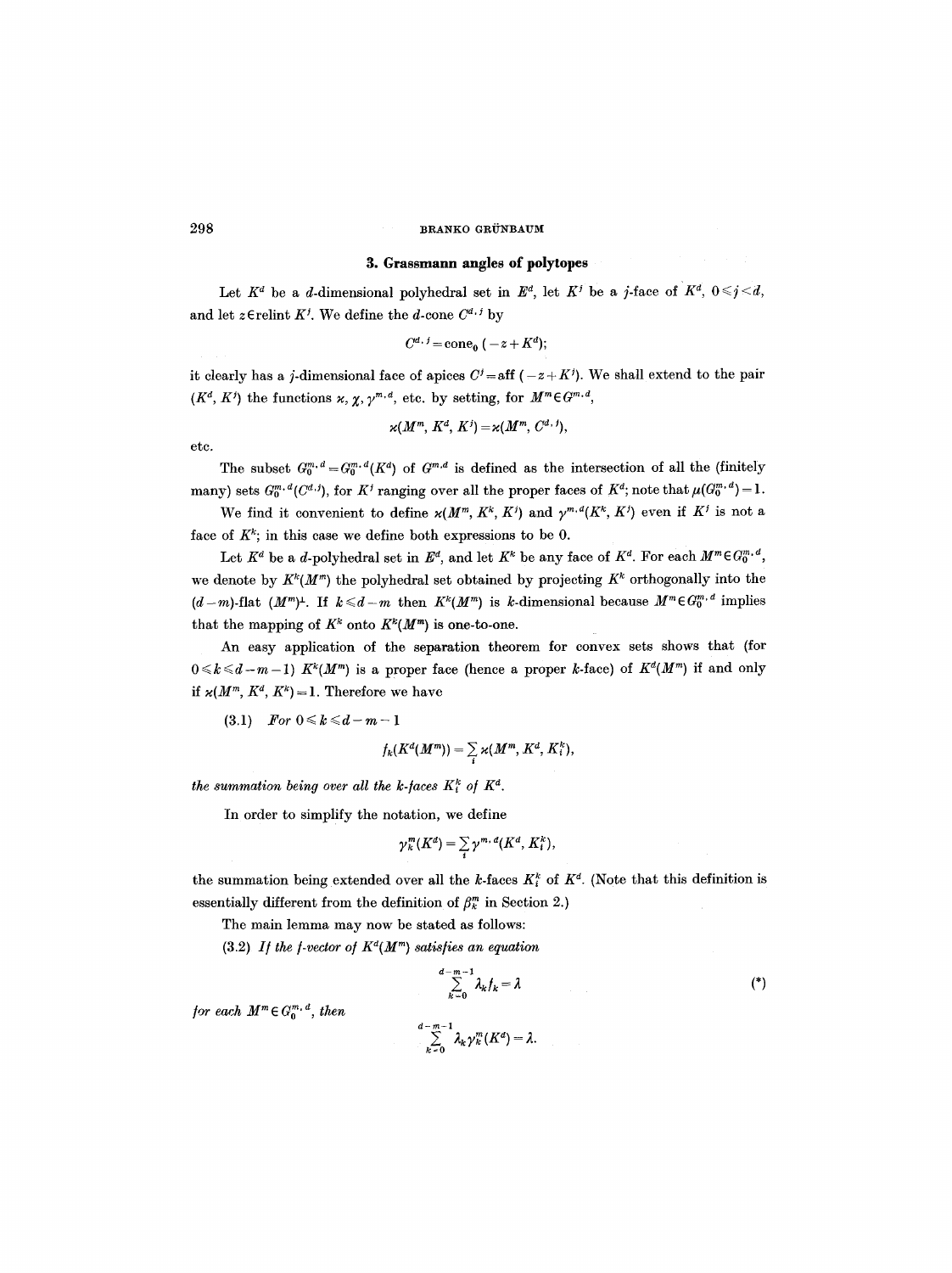*Proof.* Multiplying the equation (\*) by  $\lambda_k$ , adding for  $k = 0, ..., d-m-1$ , and integrating over  $G_0^{m,d}$ , we have

$$
\lambda = \int_{G_0^m, d} \lambda d\mu = \int_{G_0^m, d} \sum_{k=1}^{d-m-1} \lambda_k f_k(K^d(M^m)) d\mu = \int_{G_0^m, d} \sum_{k=0}^{d-m-1} \sum_i \lambda_k \varkappa(M^m, K^d, K_i^k) d\mu
$$

$$
= \sum_{k=0}^{d-m-1} \sum_i \lambda_k \gamma^{m, d}(K^d, K_i^k) = \sum_{k=0}^{d-m-1} \lambda_k \gamma_k^m(K^d).
$$

In particular, if  $K^d$  is a d-polytope, we may use Euler's equation for the  $(d-m)$ polytope  $K^d(M^m)$  to obtain

THEOREM 3.3. For each d-polytope  $K^d$  and for  $1 \leq m \leq d-1$ ,

$$
\sum_{j=0}^{d-m-1}(-1)^j\gamma_j^m(K^d)=1-(-1)^{d-m}.
$$

Using the Dehn-Sommerville equations we similarly have

**THEOREM 3.4.** For each  $(d-m-1)$ -simplicial d-polytope  $K^d$  and for  $0 \le k \le d-m-1$ ,

$$
\sum_{j=k}^{d-m-1} (-1)^j {j+1 \choose k+1} \gamma_j^m(K^d) = (-1)^{d-1} \gamma_k^m(K^d).
$$

Analogous results hold for  $(d-m-1)$ -cubical polytopes.

A very similar approach is applicable in the case of  $d$ -cones. For reasons of simplicity we shall illustrate the modification needed to derive the analogue of Theorem (3.3) for a pointed *d*-cone  $K^d$  with apex  $K^0$ . For a given  $m, 1 \leq m \leq d-1$ , and for each  $M^m \in G_0^{m,d}$ such that  $\varkappa(M^m, K^d, K^0) = 1$  we have, as in (3.1),

$$
f_k(K^d(M^m))=\sum_i \varkappa(M^m, K^d, K^k_i)
$$

and the Euler equation

$$
\sum_{k=1}^{d-m-1} (-1)^{k+1} f_k(K^d(M^m)) = 1 + (-1)^{d-m}
$$

for the pointed  $(d-m)$ -cone  $K^d(M^m)$ . However, if  $\varkappa(M^m, K^d, K^0) = 0$  then  $K^d(M^m) = E^{d-m}$ , and  $f_k(K^d(M^m)) = 0$  for each k. Combining the two cases we see that for each  $M^m \in G_0^{m,d}$ 

$$
\sum_{k=1}^{d-m-1}(-1)^{k+1}f_k(K^d(M^m))=(1+(-1)^{d-m})\,\varkappa(M^m,K^d,K^0).
$$

An integration over  $G_0^{m,d}$  yields therefore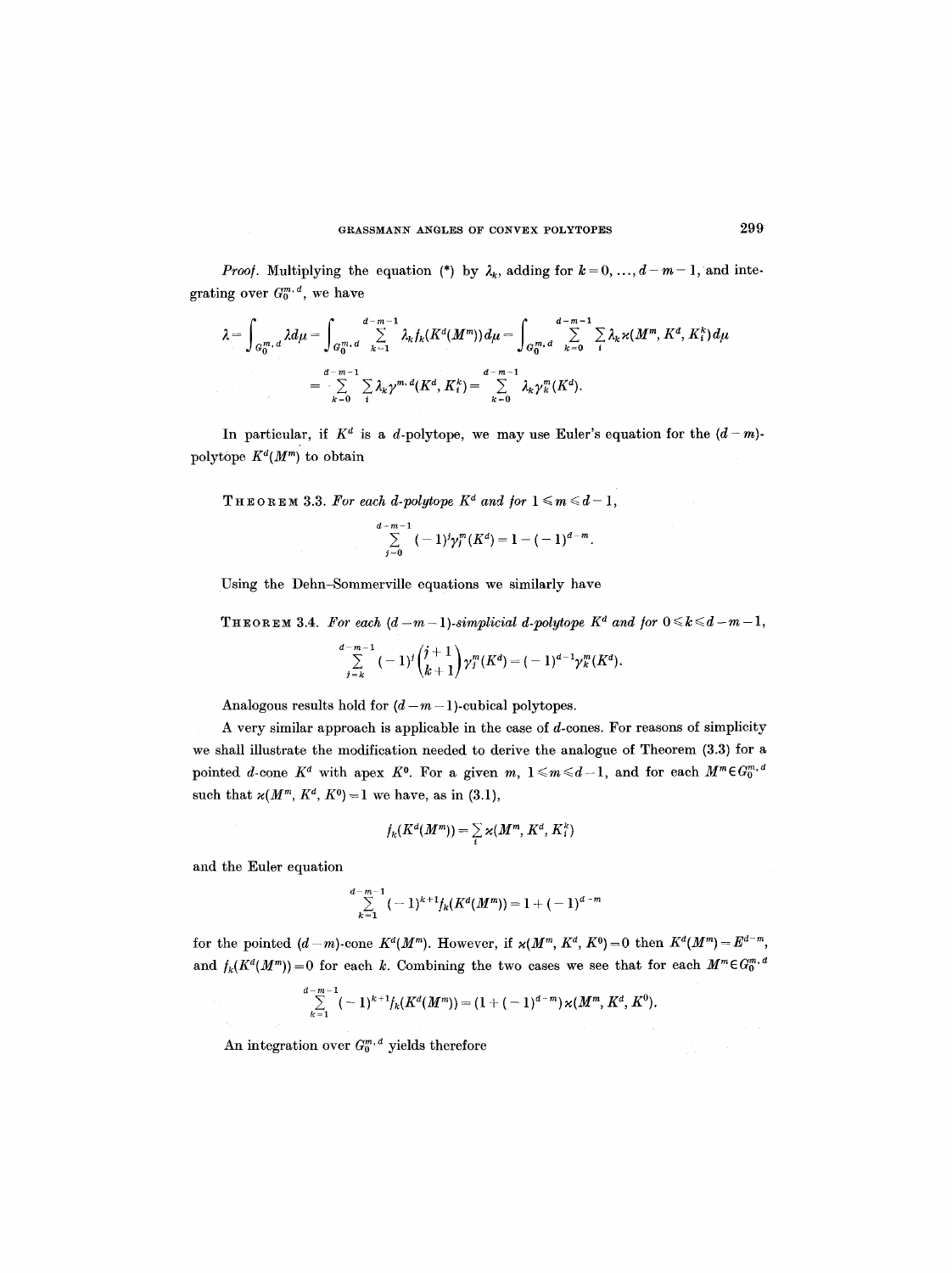THEOREM 3.5. For each pointed d-cone  $K^d$  and for  $1 \leq m \leq d-1$ ,

$$
\sum_{k=1}^{d-m-1}(-1)^{k+1}\gamma_k^m(K^d)=(1+(-1)^{d-m})\gamma_0^m(K^d).
$$

Similar results may be derived for d-cones  $K^d$  with a j-dimensional face of apices,  $j>0$ ; relations analogous to Theorem 3.4 hold for appropriately defined simplicial or cubical cones. Relations of these types may also be obtained for arbitrary polyhedral sets, at the expense of involving their lineality and characteristic cone ([4, Sections 2.5 and 8.5]).

For  $m = 1$  Theorem 3.5 specializes to a result equivalent to Sommerville's theorem on angle-sums of spherical polytopes (Sommerville [10], [11, p. 159], Perles-Shephard [6]), which is a generalization of the fact that the area of a spherical polygon is proportional to its "excess". Similarly, for  $m = 2$  Theorem 3.5 specializes to Theorem 3.7 of Shephard [9].

Let now  $K^d$  be again a d-polytope, let  $K_1^{d-m}$ , ...,  $K_n^{d-m}$  be representatives of all the combinatorial types occurring among the  $(d-m)$ -polytopes  $K^d(M^m)$  for  $M^m \in G_0^{m,d}$ , and let  $B<sub>i</sub> \subset G_0^{m,d}$  be the set of all those  $M^m \in G_0^{m,d}$  for which  $K^d(M^m)$  is combinatorially equivalent to  $K_i^{d-m}$ . Then each  $B_i$  is an open set in  $G_0^{m,d}$ , hence  $\mu(B_i)>0$ ; obviously we also have  $\sum_{i=1}^{n} \mu(B_i) = 1$ . Therefore, integrating over  $G_0^{m,d}$  the equation of Lemma (3.1), and denoting by  $\gamma^{m}(K^d)$  the  $(d-m)$ -vector

$$
\gamma^{m}(K^d)=(\gamma_0^{m}(K^d), \gamma_1^{m}(K^d), \ldots, \gamma_{d-m-1}^{m}(K^d)),
$$

we have

THEOREM 3.6. For each d-polytope  $K^d$  and for  $1 \leq m \leq d-1$ ,

 $\gamma^{m}(K^d)$   $\in$  relint conv  $\{f(K^{d-m}_i) \mid i = 1, ..., n\}.$ 

#### **4. Remarks**

(a) The two approaches (section and projection) used above being dual to each other, it is not surprising that the results obtained by them (such as (2.8) and (3.5)) are also duals of each other; the link between them is Lemma (2.7).

(b) For  $m=1$  and  $m=2$ , our results essentially coincide with those of Perles-Shephard [6] and Shephard [9]. The same papers contain also various consequences of these results. For very ingenious applications of their results to some combinatorial problems concerning higher-dimensional polytopes see Perles-Shephard [7].

(c) Lemma (2.5) may be seen to imply (in case  $d=3$ ,  $m=2$ ,  $k=2$ ,  $j=0$ ) the result of Lemma 1 of Fáry [2]. For applications of Fáry's lemma to polyhedral cones in  $E^3$  see Frostman [3].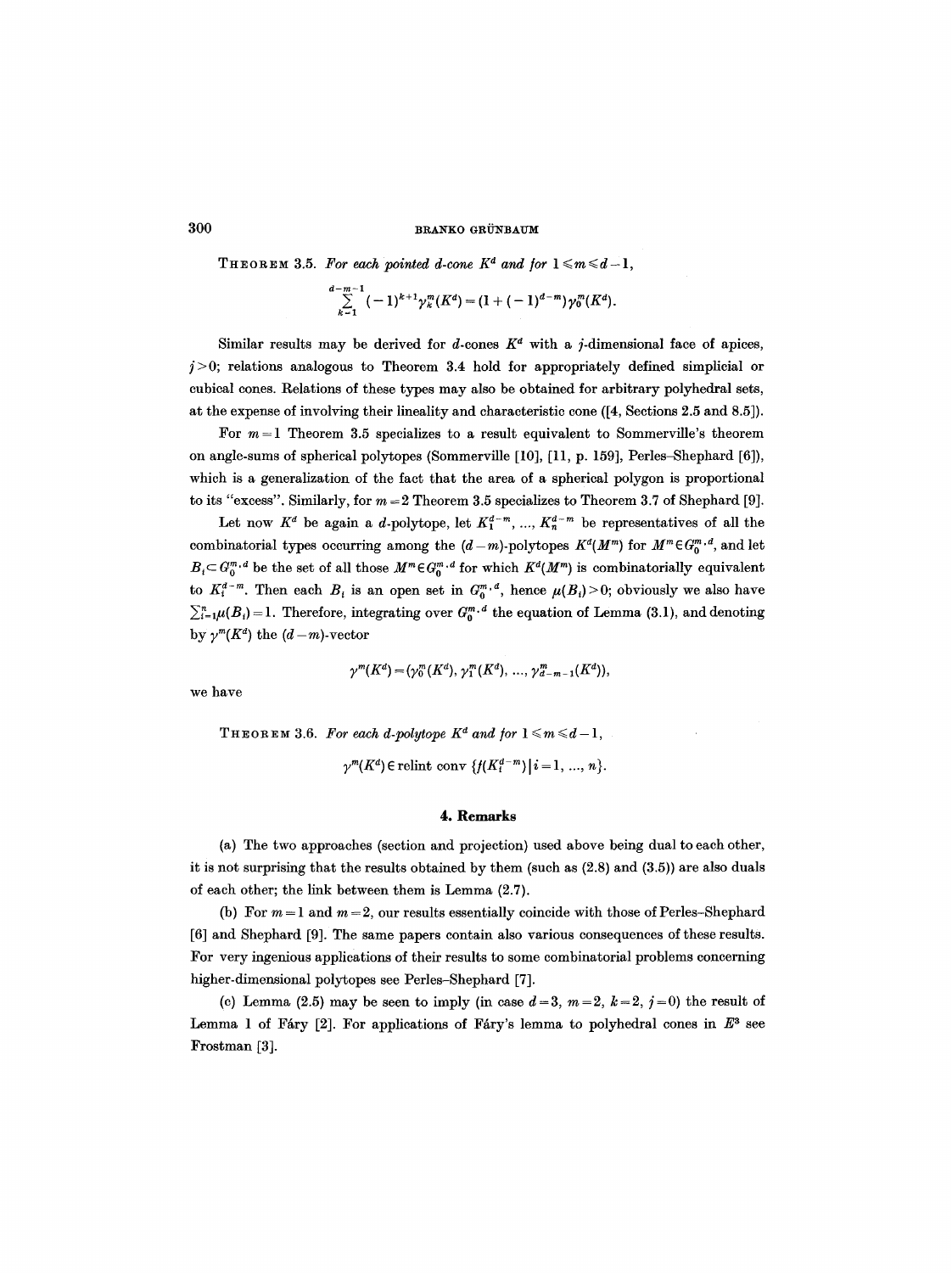(d) For a *d*-polytope  $K^d$  let  $\mathcal{K}^d$  denote the set of all polytopes affinely equivalent to  $K^d$ , and let

$$
\gamma^m(\mathcal{K}^d)=\{\gamma^m(K)\,|\,K\in\mathcal{K}^d\}.
$$

For  $m = 1$ , Theorem 3.6 may be strengthened (Perles-Shephard [6]) to the assertion

conv  $\gamma^1(\mathcal{K}^d)$  = relint conv  $\{f(K_i^{d-1}) \mid i = 1, ..., n\}.$ 

It may be conjectured that

(i) For  $m=1$  and each d-polytope  $K^d$ ,

$$
\gamma^{1}(\mathcal{K}^{d})
$$
 = relint conv { $f(K_{i}^{d-1}) | i = 1, ..., n$ };

(ii) For each m with  $2 \le m \le d-2$  and for each d-polytope  $K^d$ ,

dim aff  $\gamma^{m}(\mathcal{K}^{d}) = \dim \text{aff } \{f(K_{i}^{d-1}) | i = 1, ..., n\};$ 

(iii) For each m with  $2 \le m \le d-2$  there exists a d-polytope  $K^d$  such that conv  $\gamma^{m}(\mathcal{K}^{d})$  + relint conv  $\{f(K_{i}^{d-1})|i=1, ..., n\}.$ 

(e) Let  $\mathcal{D}^{d,m}$  denote the family of all d-polytopes  $K^d$  with the property that all  $K^d(M^m)$ , for  $M^m \in \mathcal{G}_0^{m,d}(K^d)$ , are of the same combinatorial type. As easily seen (Perles-Shephard [6], Shephard [8] for  $m=1, 2$ ) Theorem 3.6 implies that for polytopes  $K \in \mathcal{D}^{d,m}$  the vectors  $\gamma^{m}(K)$  are affine invariants of K. It is not hard to see that zonotopes (i.e., vector-sums of segments), as well as direct sums of (segments and) regular polygons belong to  $\mathcal{D}^{d,m}$ for each m. However,  $\mathcal{D}^{d,m}$  has not been characterized even in the simplest non-trivial case  $(d=3, m=1).$ 

(f) In connection with applications of Theorem 3.6 (Perles-Shephard [7]) the following conjecture is of some interest. For each  $d$ -polytope K there exists a  $K'$  combinatorially equivalent to K and having the property: For every  $K''$  combinatorially equivalent to K, and for every  $M'' \in G_0^{m,d}(K'')$ , there exists an  $M' \in G_0^{m,d}(K')$  such that  $K''(M'')$  is combinatorially equivalent to  $K'(M')$ . This conjecture is also open even in the seemingly trivial case  $d = 3, m = 1.$ 

(g) It would be interesting to investigate whether the various Grassmann angles (and their sums) satisfy (non-linear?) inequalities which are not trivial consequences of (2.4), (3.6), and the various equations found above.